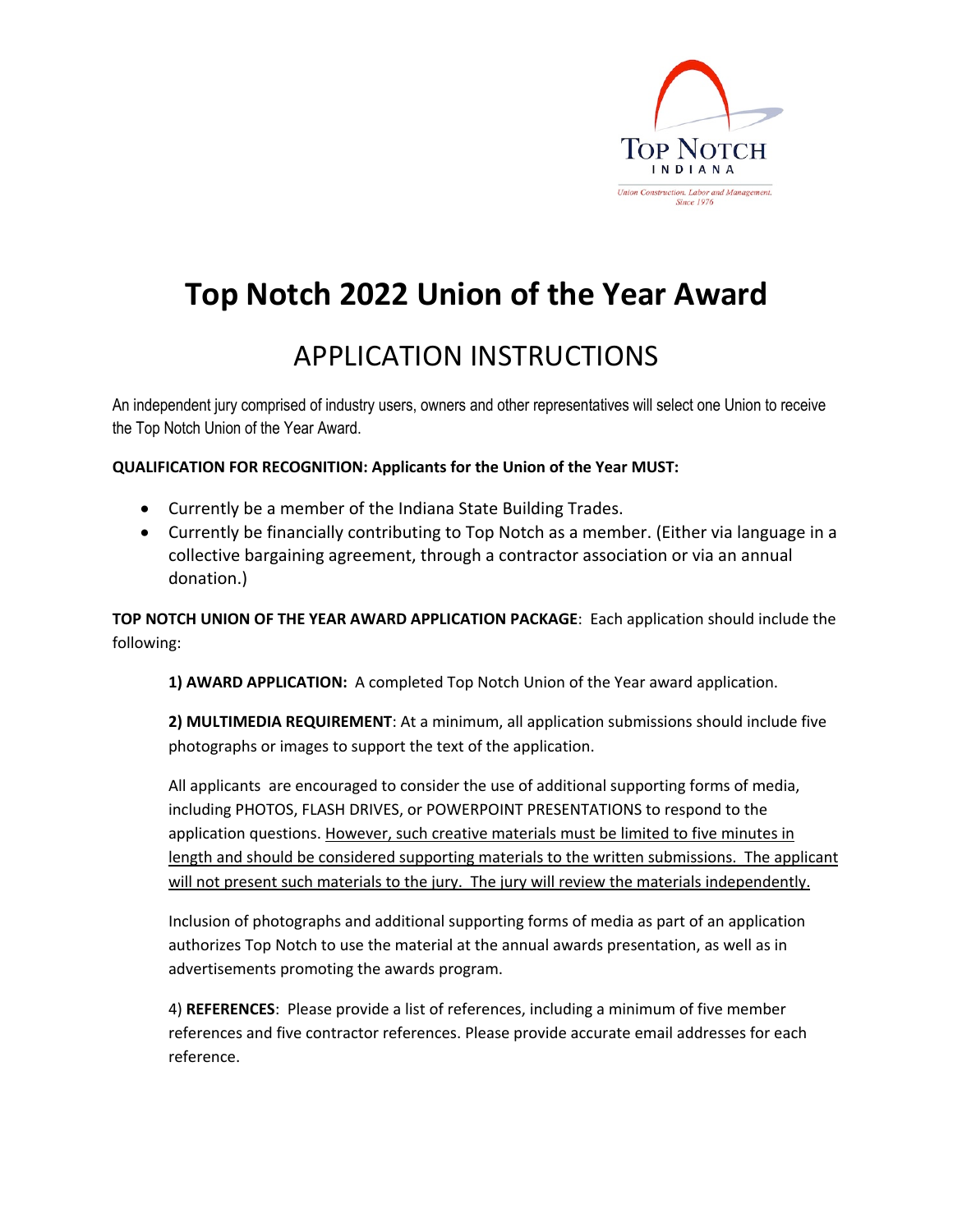

Top Notch will forward a separate survey to each reference to be completed immediately following receipt of the reference list. *Failure to include references, or incomplete contact information for references, will result in the disqualification of the application submission. Please note the judges pay particular attention to the response rate of the reference surveys. Top Notch encourages applicants to follow up with the references to ensure they are responding in a timely fashion.*

### **ADDITIONAL INSTRUCTIONS:**

- All Applications should be limited to activities that have taken place in the past 24 months.
- Applications do not need to remain anonymous. Applicants should feel free to utilize the name of their organization in the submission.
- Each applicant will receive a feedback form completed by the jury outlining what worked well on their application and what could be improved for future cycles.

### **APPLICATION PROCESS:**

Please note ALL AWARD APPLICATIONS must be postmarked by MARCH 31, 2022. Applicants can download award applications for each category at the Top Notch website at www.topnotch.org or may request an application be mailed by calling Top Notch at 317-927-0499. Applicants must submit all requested reference lists, including email addresses, by the MARCH 31st deadline.

All submitted applications may be typed, printed or handwritten legibly and must be POSTMARKED by MARCH 31, 2022. For the purposes of maintaining legibility of all applications, please do not fax submissions to the Top Notch office. All applications should be mailed or hand delivered to Top Notch of Indiana, 1828 North Meridian, Suite 121, Indianapolis, IN 46202.

### **AWARDS PROGRAM:**

The award recipients for each of the awards will be recognized at the Top Notch Standards of Excellence Program to be held May 19, 2022. Prior notice of recognition will not be given to the award recipients prior to the Top Notch Standards of Excellence Program.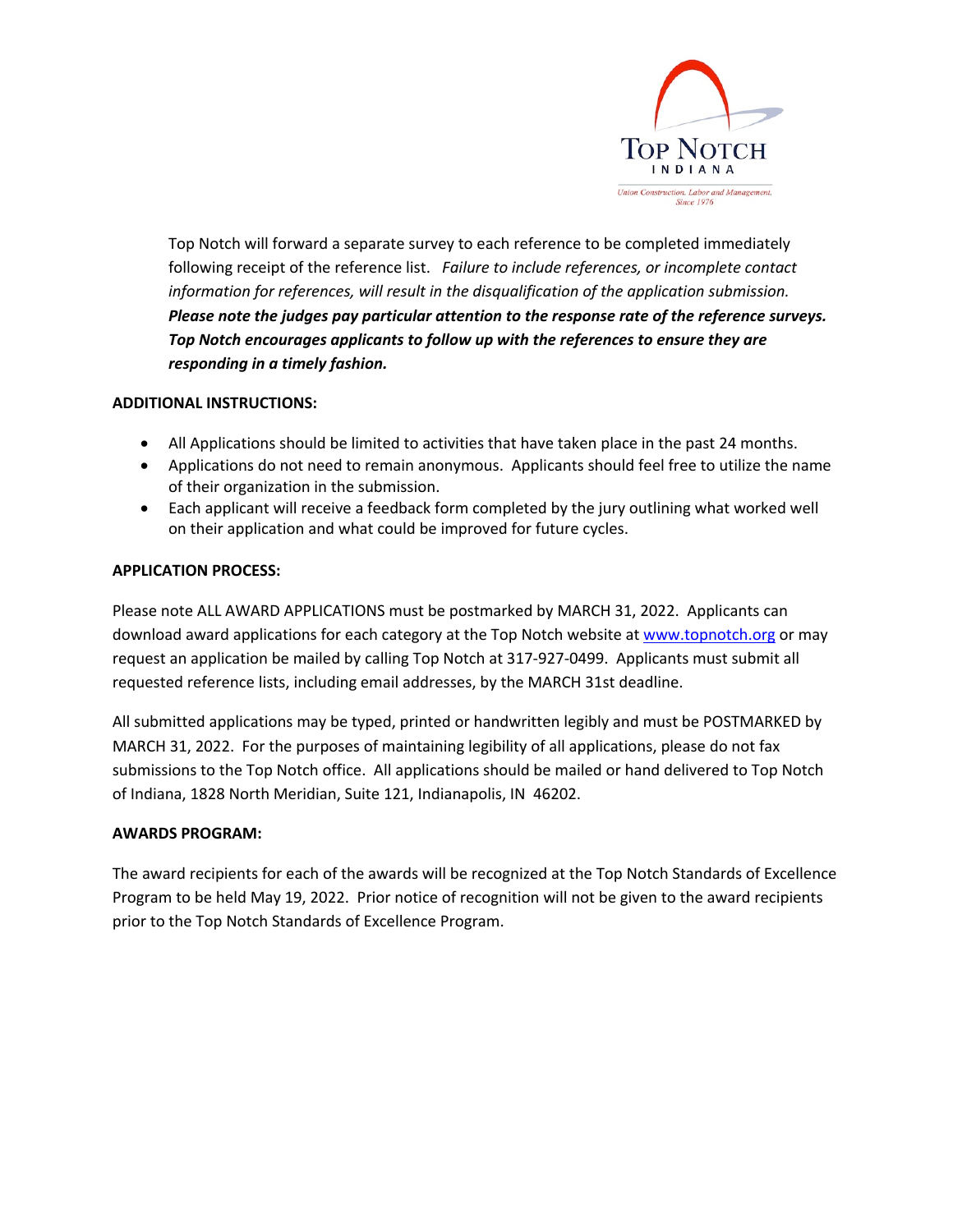

## **Top Notch 2022 Union of the Year Award**

## APPLICATION FORM

Union Name:

Contact Name:

Address:

City/State:

Phone:

Email:

Website:

How does your program contribute financially to Top Notch of Indiana?

□ We contribute as a result of language in our collective bargaining agreement.

□ We belong to a Labor Management Partnership that contributes to Top Notch (also referred to as the Construction Industry Progress Council of Indiana or CIPC.) Partnership name:

□ Other: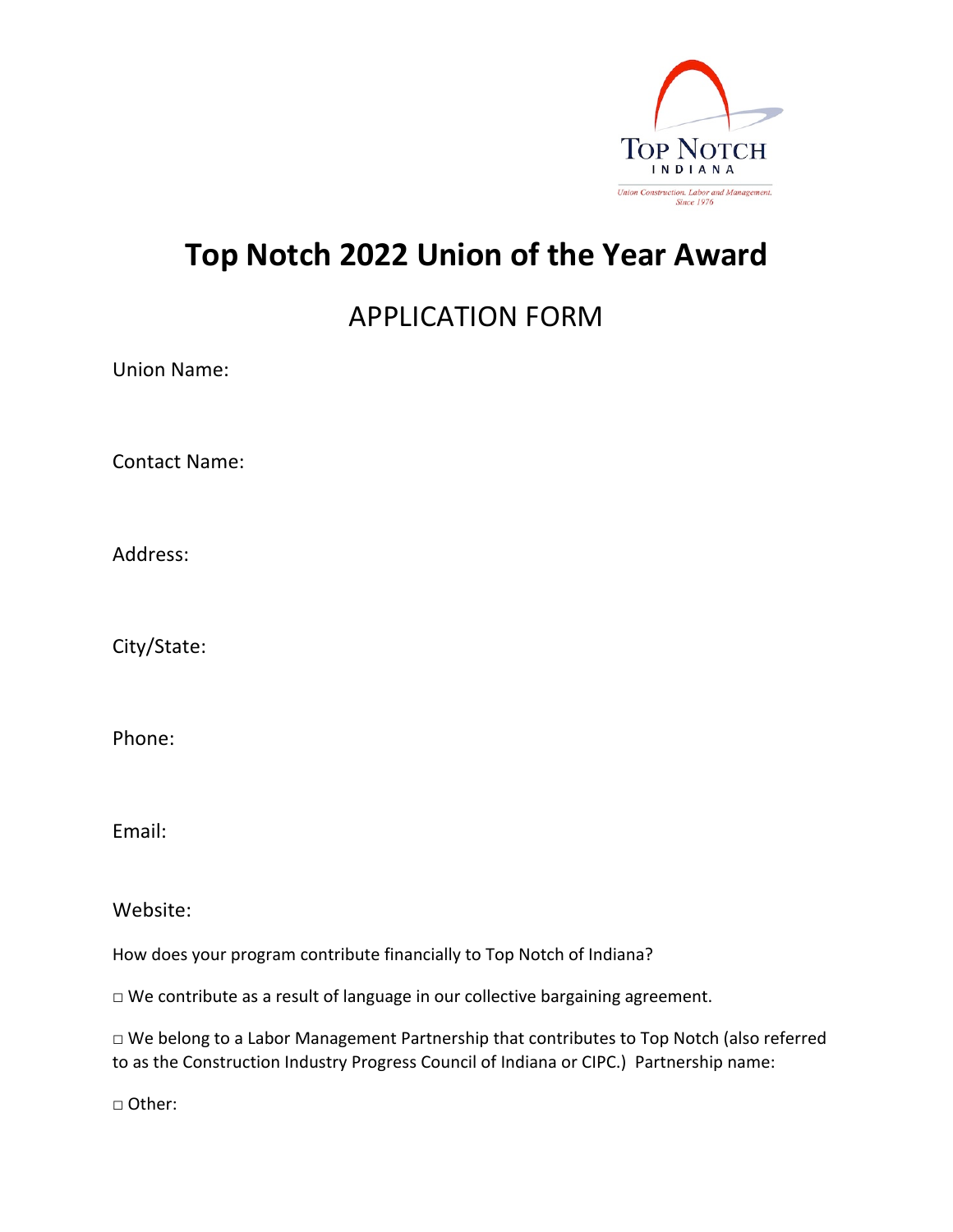

## **Top Notch 2022 Union of the Year Award**

### APPLICATION SUBMISSION

Please review the Standards of Excellence for the Union of the Year Award Category.

*A Top Notch construction union typifies a professional membership association that requires members to be the most skilled, productive and safe craftsmen for both their contractor and their customers/clients/end users. Top Notch Union Values include:*

*▪ Top Notch Unions are committed to utilizing the skills, abilities and most innovative safety practices to gain a competitive advantage for our customers/clients/end users.*

*▪ Top Notch Unions are committed to maximizing on-site productivity and efficiency in an ever-changing industrial world, which in turn contributes to the overall stability of their projects and communities.*

*▪ Top Notch Unions are committed to a labor/management directed educational training that provides a skill level unparalleled in the construction industry.*

*▪ Top Notch Unions are committed to working in partnership with the clients/customers/end users to meet their site-specific regulatory and contractual responsibilities to maintain a safe, healthy, and sanitary workplace.*

*▪ Top Notch Unions are the committed leaders on their respective job sites, as well as in community programs such as Rebuilding Together, Habitat for Humanity and Helmet to Hardhats that again willingly demonstrate our commitment to local communities.*

With the Top Notch Standards of Excellence in mind, please respond to **EACH** of the **THREE** industry categories below. Suggested topics have been provided for each category. These are meant to simply be a guideline, not a requirement. Please provide examples of effective programming or operations that could be replicated by other unions. Answers should be limited to programming or initiatives that have taken place in the past 24 months. Please limit your response in each category to 500 words or less. Any application not following this guideline will NOT be considered for an award.